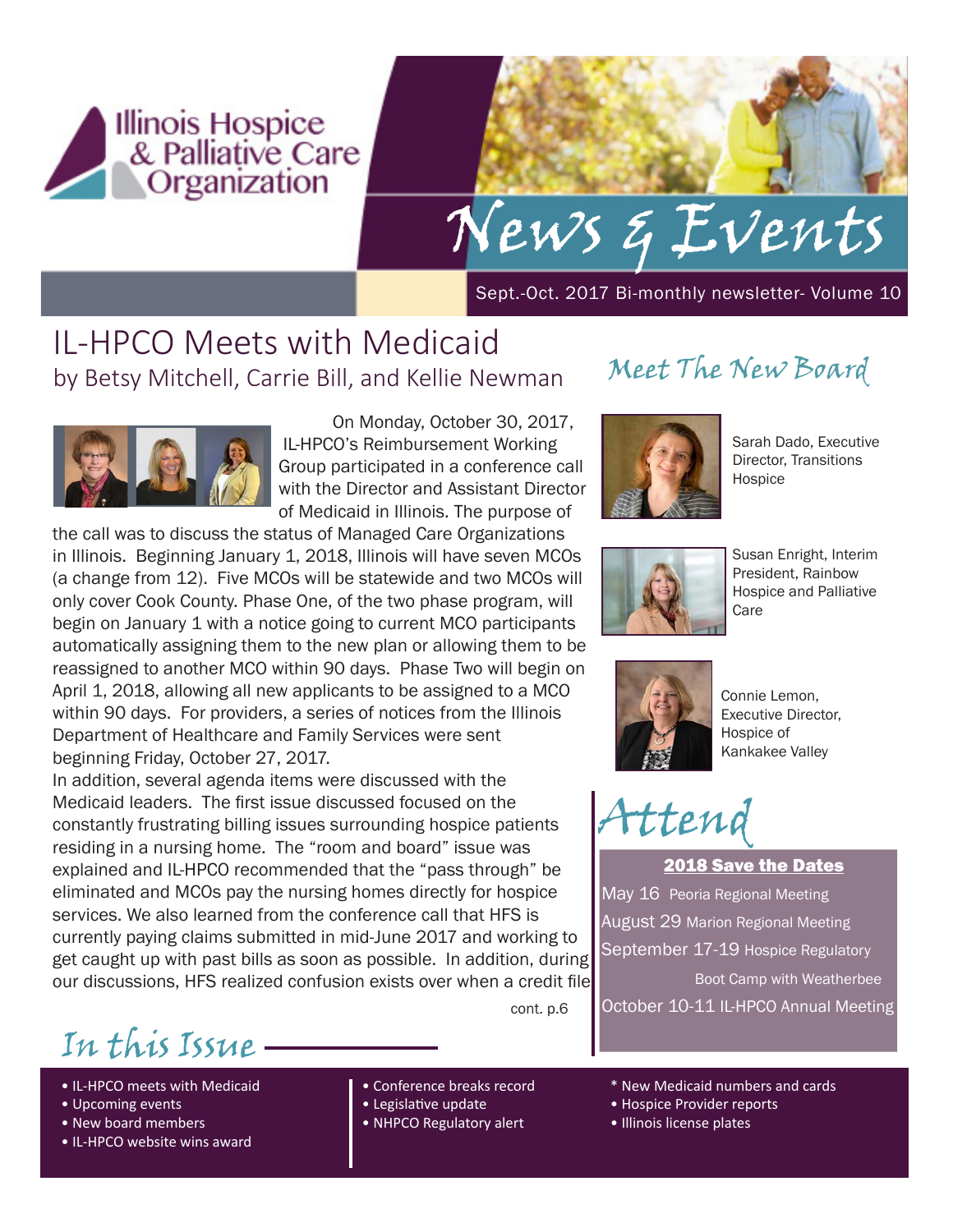

### Legislative Update – Betsy D. Mitchell, IL-HPCO Legislative Consultant



The Illinois General Assembly returned to Springfield on Tuesday, October 24, 2017 for the beginning of the annual fall veto session. During Veto Session, legislators are expected to consider up to 33 bills that were rejected over the

summer by Governor Rauner. The subject of these bills include state finances, minimum wage, right to work, gun control, and greater protections for student loan debt.

Veto Session is scheduled for only six days : October 24, 25, 26 and November 7, 8, and 9. At this

moment, the only legislative action we may see could involve dealing with unpaid bills to medical providers. IL-HPCO will monitor closely all action and keep you informed. Never hesitate to contact me.

The legislature will reconvene in January 2018 for the Second Session of the 100th General Assembly, where a full cadre of issues will be considered, including the Fiscal Year 2019 Budget. Based upon conversations with legislators, we can expect to see bills dealing with MCOs, physician assisted suicide, pain management and scope of medical practice issues.

As a member of IL-HPCO, you are urged to meet with your legislators as soon as possible to discuss how these issues can impact your community. If you would like assistance with this vital task, please contact me at Betsy@cook-witter.com.

#### *Campaigns*

Throughout Illinois, campaigns continue to heat up with most of the attention directed at the Governor's race and the growing list of candidates seeking to replace Attorney General Lisa Madigan. In the Democratic Race for Governor, there is now one less candidate as Chicago City Alderman Ameya Pawar stepped down in mid-October citing a lack of funds in a very crowded field of wealthy individuals. J.B. Pritzker continue to lead field, with Senator Biss and Chris Kennedy not too far behind him. On the Republican side, with growing discontentment with Governor Rauner within the Republican Party, a few names will be emerging as possible primary candidates. It is too early to see who may emerge as the frontrunner in the AG's race.

## Hospice Provider Preview Reports Posted by CMS

Hospice Provider Preview Reports were made available in the CASPER system on August 30, 2017. The Preview Reports include hospice providers' quality measure results based on Quarter 1 2016 to Quarter 4 2016 HIS data that will appear in the November 2017 refresh of Hospice Compare.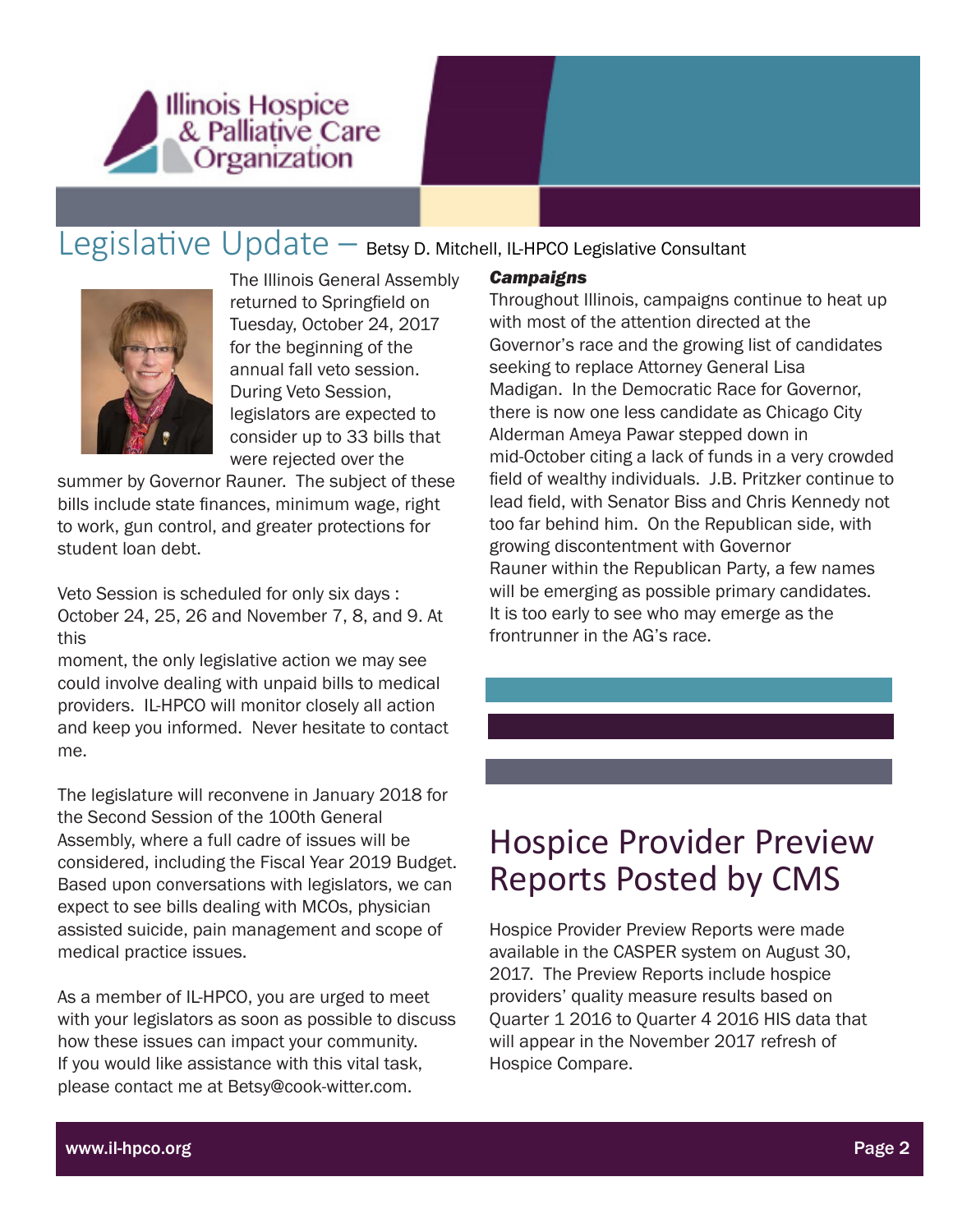

## IL-HPCO Conference Breaks Attendance Record

We are pleased to announce that the IL-HPCO Conference held in October at Northern Illinois University broke past records for attendance and sponsor/exhibitors. Thank you to the IL-HPCO Education Committee, led by Ronda Dudley, and her education experts who crafted speakers, topics and all logistics. We were happy to activate the new electronic Evaluation and Certificate Process overseen by Stephanie Meyer at JourneyCare. The pictures below tell the story.



The exhibition hall at Northern Illinois University.



Mary K. Sheehan, Tracey Moorehead, and Susan Balfour





Advacare Reps and Trish Benson





Sarah Bealles, Past Chair, and Mary K. Sheehan, Chair



John Stys and Pamela Cramer



Julie Glendenning Julie Glendenning, Sean O'Mahony, Marny Fetzer



Mary Runge and Mary K. Sheehan



Scott Manson, Lamari Brayhill III, Sarah Bealles, and Yolanda Davis



Ellen Byrne, Nancy Sehy and Jillian Weber



The IL-HPCO website will receive the 'Pinnacle Award of Merit' , second highest honor, from the Illinois Society for Healthcare Marketing and Public Relations. Take a Bow!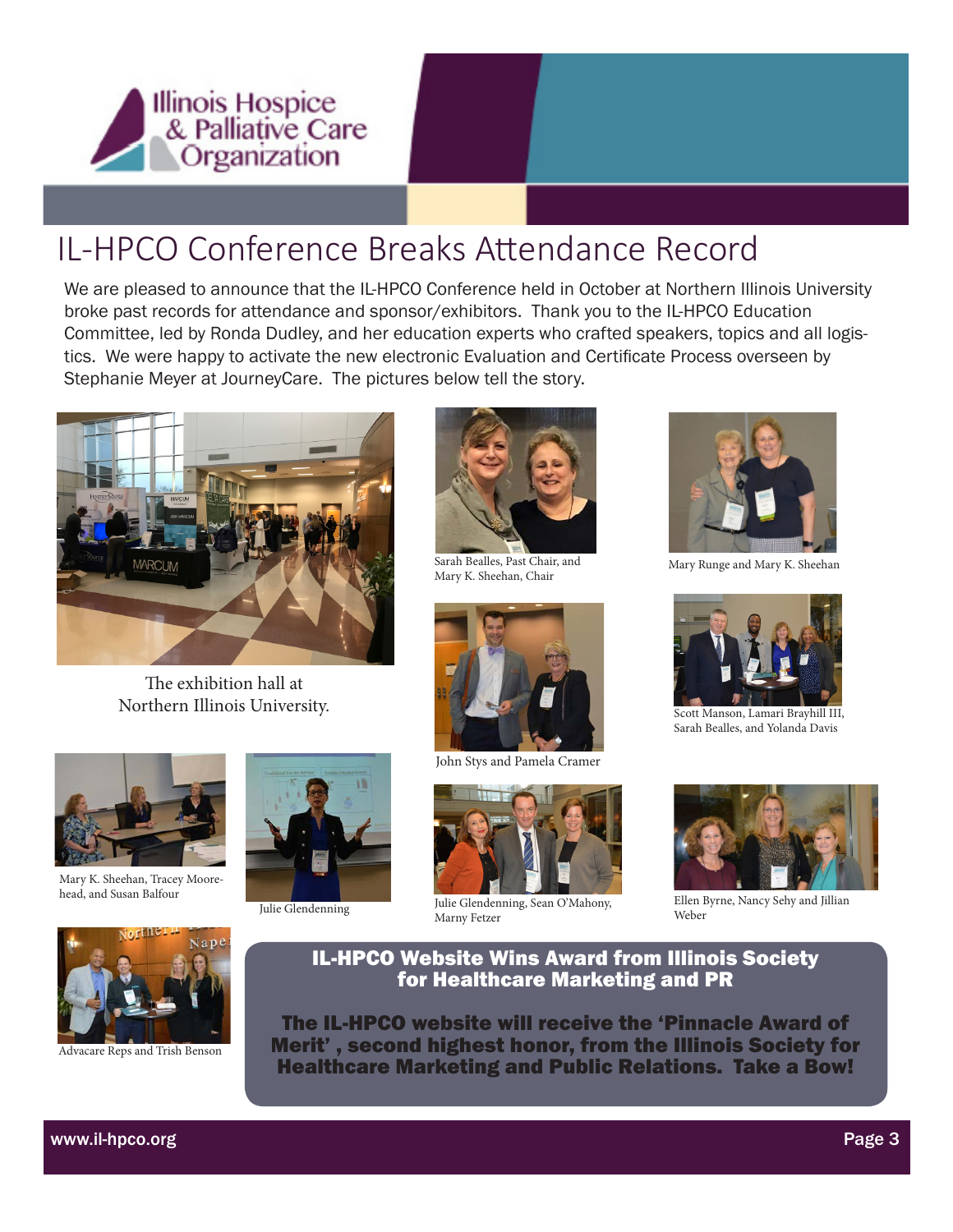

#### NHPCO Regulatory Alert: FY2018 Hospice MEDICAID Rates

This week, CMS issued the FY2018 rates for the Hospice Medicaid benefit. Access the official CMS notification of rates (PDF). The national rates are listed in the CMS notification memo. The same wage index values apply to the Medicaid rates and the Medicare rates. NHPCO has prepared the FY2018 Medicaid Hospice state/county rate chart, for members to access in the Medicaid Rates section of the website.

Each state has a tab across the bottom of the spreadsheet for ease in rate look up. If you are interested in the calculations, look at the tab called "Wage-Nonwage Components" for details on how the rates are calculated. NOTE: The FY2018 Medicaid rates are slightly different that the FY2018 Medicare rates. Please ensure that billing staff note the difference.

Two issues of note with the FY2018 Medicaid rates.

- 1. There is no allowance in the Medicaid hospice rates for the co-pay for respite care.
- 2. There is no allowance in the Medicaid hospice rates for the co-pay for drugs.

Here are the national rates for hospices who HAVE submitted the required quality data:

| Description                                                                                  | Daily Rate                                             | <b>Wage Component</b> | Non-Weighted Amount |
|----------------------------------------------------------------------------------------------|--------------------------------------------------------|-----------------------|---------------------|
| Routine Home Care (Days<br>$1-60)$                                                           | \$193.03                                               | \$132.63              | \$60.40             |
| Routine Home Care (Days<br>$61+)$                                                            | \$151.61                                               | \$104.17              | \$47.44             |
| Service Intensity Add-On                                                                     | \$40.70                                                | \$27.97               | \$12.73             |
| Continuous Home Care                                                                         | \$976.80                                               |                       |                     |
| Full Rate $= 24$ hrs of<br>care/\$40.70 hourly rate                                          | \$671.16                                               | \$305.64              |                     |
| <b>Inpatient Respite Care</b>                                                                | \$181.87                                               | \$98.45               | \$83.42             |
| General Inpatient Care                                                                       | \$743.55                                               | \$475.95              | \$267.60            |
| Below are the national rates for hospices that HAVE NOT submitted the required quality data: |                                                        |                       |                     |
| Description                                                                                  | Daily Rate                                             | <b>Wage Component</b> | Non-Weighted Amount |
| Routine Home Care (Days<br>$1-60)$                                                           | \$189.22                                               | \$130.01              | \$59.21             |
| Routine Home Care (Days<br>$61+)$                                                            | \$148.60                                               | \$102.10              | \$46.50             |
| Service Intensity Add-On                                                                     | \$39.89                                                | \$27.41               | \$12.48             |
| Continuous Home Care                                                                         | \$957.45/Full rate = $24$<br>hours of care/\$39.89 hr. | \$657.87              | \$299.58            |
| <b>Inpatient Respite Care</b>                                                                | \$178.27                                               | \$96.50               | \$81.77             |
| <b>General Inpatient Care</b>                                                                | \$728.83                                               | \$466.52              | \$262.31            |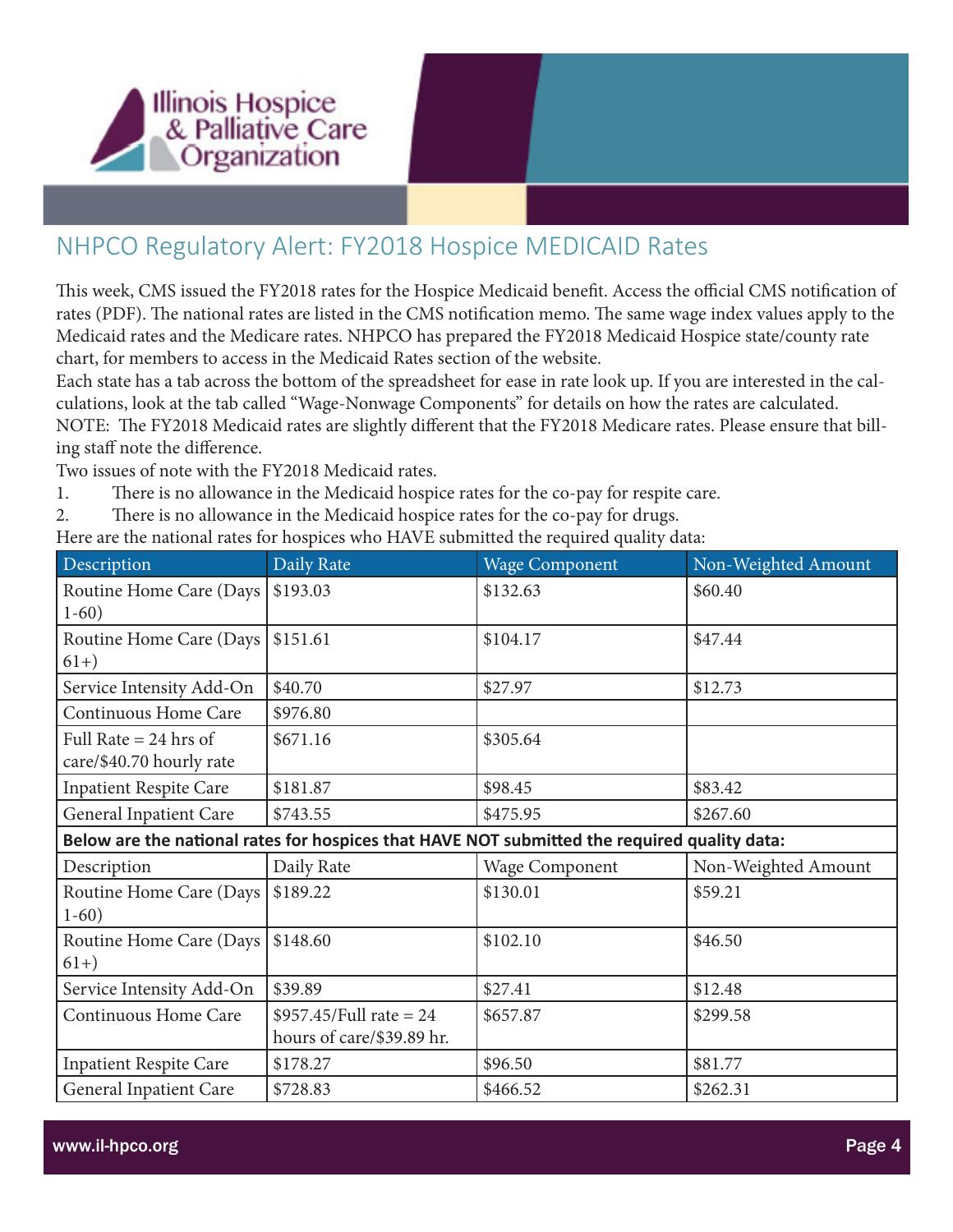

#### Transition to New Medicare

#### Numbers and Cards

CMS, through the Medicare Administrative Contractors (MACs), recently mailed letters to all Medicare Fee-For-Service providers about our work to assign new numbers (known as Medicare Beneficiary Identifiers or MBIs) and issue new Medicare cards to all people with Medicare beginning in April 2018. Our top priorities are to make sure:

•Your Medicare patients have continuous access to care.

•You have the tools and information you need for a smooth transition.

Starting in June 2018, you can look up your patients' new Medicare numbers through your MAC's secure web portal. Carefully review the letter and accompanying fact sheet and find out how to prepare to accept the new number beginning in April 2018. Your letter will contain specific information for your MAC. You can also view a sample letter and print-friendly fact sheet. We also recently unveiled the new Medicare card design and issued a press release with more information about the project.

## REQUEST TO HELP WITH **DISSERTATION** HOSPICE ASSISTANCE NEEDED

A third-year PhD student at the Jane Addams College of Social Work at UIC is starting her dissertation, and social work would like to interview older Latinos recently enrolled in hospice. The objective is to learn about how they make decisions about end-of-life care. She is looking for community partners to help with the recruitment of persons to interview.

Please contact the student below if you'd like to participate in this project: Susanny J. Beltran, MSW, PhD Candidate Janes Addams College of Social Work University of Illinois at Chicago at Susanny Beltran sbeltr2@uic.edu

Did you know??? Carrie Bill

The State of Illinois created a Managed Care Provider Complaint website so that we can share our concerns with the state. Illinois is encouraging all of us to utilize the website so that they can track our concerns for future provider education. They realize we may need extra support during times when the Managed Care Organizations will not work directly with us. It is a quick and easy form to

complete online. We are sharing our stories with each other and now it's time for the state to hear them as well. IL-HPCO is encouraging everyone to voice your concerns. If we don't share our stories they can only assume everything is going well.

*Below is the link to the State's Complaint form. https://www.illinois.gov/hfs/MedicalProviders/ cc/Pages/ManagedCareComplaints.aspx*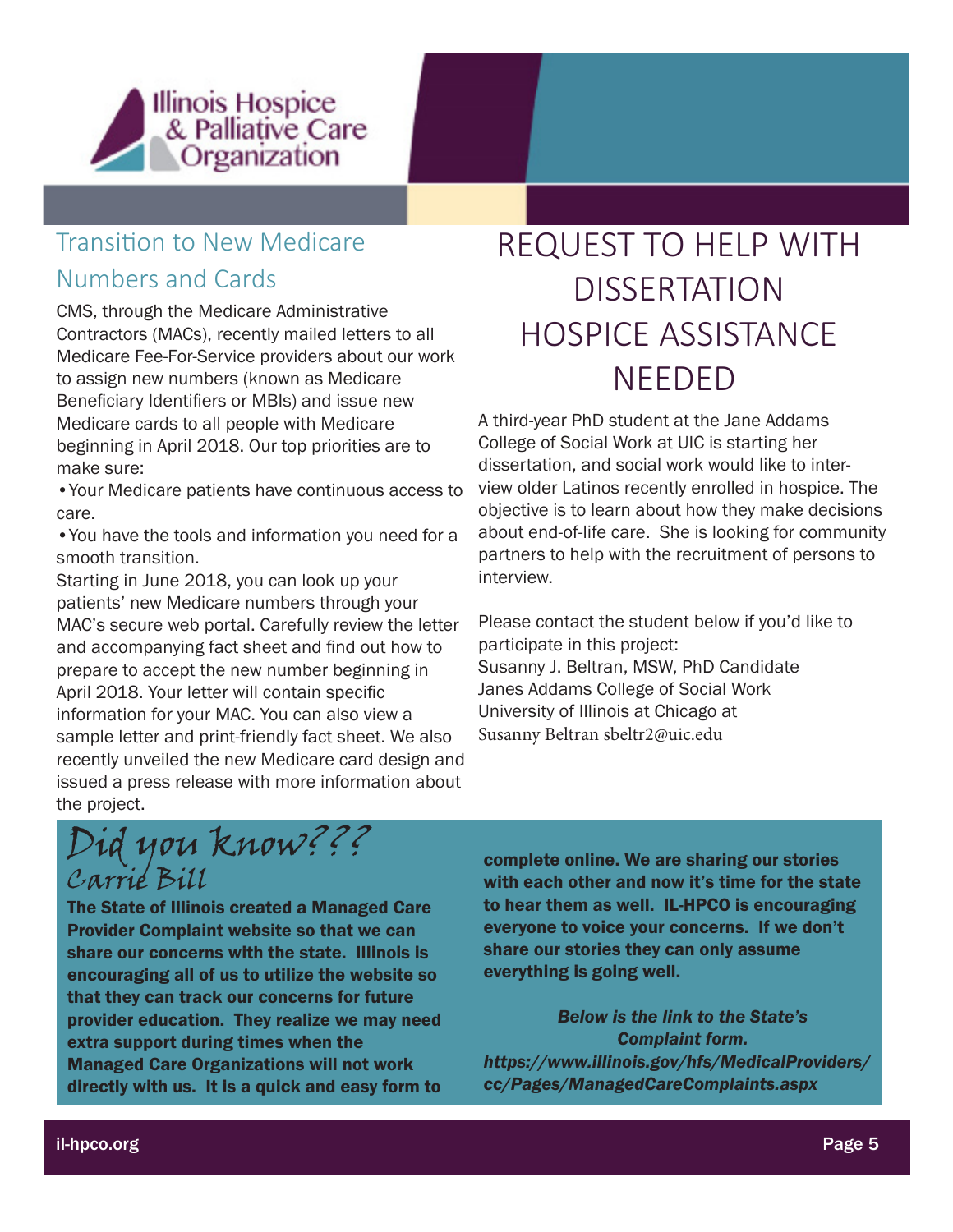

#### **IL-HPCO Meets with Medicaid**

cont. p.1

Medicaid. Medicaid will work to change instructions on their forms to make this more clear. If a claim does not involve HFS, forms only need to be submitted to the MCO.

Pediatric palliative care and concurrent care were briefly discussed. During our last meeting, the Medicaid Director had indicated that she would like to see HFS include a clinical advisor for providers seeking consultation on concurrent care. Unfortunately, the MCO changes have taken all of their attention so this action has not taken place. In addition, the state's lack of funding prohibits any new programs. Providers are strongly encouraged to seek contractual agreements with the MCOs for pediatric palliative care and concurrent care.

Medicaid also asked that IL-HPCO develop a question grid directed to all seven MCOs. Medicaid meets weekly with the MCOs and will share these questions with the MCOs. IL-HPCO's Reimbursement Committee is working to develop this question grid. Questions will also cover reimbursement rates, denial of claims, and prior authorization. Once IL-HPCO has these responses, we will share them with all IL-HPCO members. Stay turned. IL-HPCO is working for you.

## ILLINOIS IS INDEED LUCKY TO HAVE A STATE LICENSE Form must be submitted to MCO and not to<br>Mediasid Mediasid will weak to share **PLATE FOR HOSPICE CARE**

By purchasing the "A Special Kind of Caring" Illinois Hospice Specialty License, you help raise awareness about hospice services available to Illinois residents, as well as show the importance of quality supportive and end-of-life care.

When you purchase the plate, \$23 of the \$25 fee will support the following:\*

- Hospice care programs for seriously ill children;
- Improving access to end-of-life care for Illinois veterans;
- End-of-life care programs specific to gender, ethnic, religious and minority groups;
- Education and outreach for hospice volunteers, patients, families and healthcare professionals;
- Education and outreach programs
- Enhancements to the Illinois Hospice and Palliative Care website.

You can purchase:

- Random-Number Plates
- **Vanity Plates**
- Personalized Plates

*https://www.ilsos.gov/pickaplate/pickaplate to purchase your plate today.*